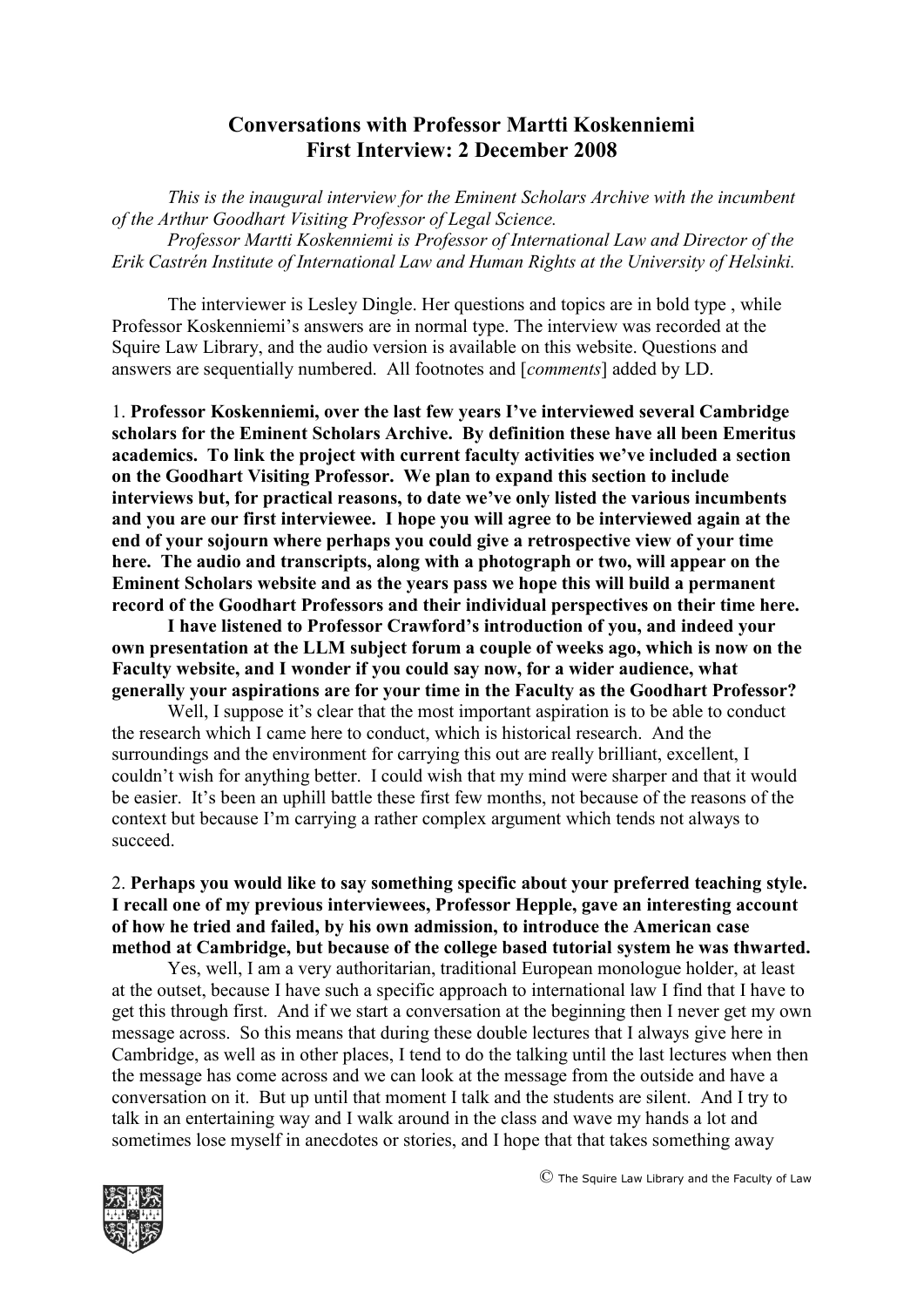from the experience of passivity that I impose on the students.

# 3. **I notice in your Festschrift<sup>1</sup> your colleagues made a special mention of how much at home you are in not only Helsinki obviously, but Paris, New York and Cambridge. I wondered why Cambridge?**

Well, in Britain Cambridge is the best place for an international lawyer and my association with James Crawford, as well as others has been longstanding, and of course Elihu Lauterpacht and Sir Robert Jennings as well. So that's the reason. So I do go to London every now and then and I have to confess, but I don't like London as a city, in comparison to Paris and New York. Maybe it's just that I haven't been there long enough. Although I have good friends and colleagues in London, I have never really wanted to stay there for longer periods. And so for me Britain, for good or for bad, is Oxbridge really. I did a one-year postgraduate degree in Oxford twenty years ago so I know that town pretty well but, to me, Cambridge, because of the strength of the international law tradition here, is the more important one.

4. **Professor Koskenniemi, it seems I have such an eminent international lawyer in my sights and because so many of Cambridge's eminent scholars over the years have been international lawyers – I'm thinking of Professors McNair, the Lauterpachts, Jennings, Bowett, Crawford etc. – I must ask you just some aspects of this topic. Coming to the Lauterpachts, as you know, I've interviewed Sir Eli and I know that Sir Hersch, in particular, is someone who seems to have fascinated you. Could you take a retrospective look at his contributions to the development of the subject and say how you think his ideas, his notions and, perhaps, his principles have stood the test of half a century, or not as the case may be?**

Yes, well, that is the question that I pose myself every day, and I suppose my, to date, five essays on him that I've written all ask that question<sup>2</sup>. And there is no easy way to respond. I have a certain distance towards that tradition myself. I don't think of myself as in it but outside it, and I'm divided in my assessment of it. In my Chorley lecture at the London School of Economics last year, I think I went as far as I am able to go now in order to give a definite assessment. There I said – this is printed in the *Modern Law Review<sup>3</sup>* – and there I said that the project that he had together with McNair – I think McNair is a very important figure here – the project they had was trying to establish international law as a serious professional technical discipline at British universities, in the British academia in general, as well as in the Foreign Office.

In order to carry that project out one needed to do a number of things, which they were amazingly successful in doing; such as having a repertoire of cases, this is the *International Law Reports* or the *Annual Digest* as it started out. Then having the *British Yearbook of International Law* as a platform on which colleagues can comment on the cases.

<sup>&</sup>lt;sup>3</sup> 2007. The fate of Public International Law: between Technique and politics. *MLR*, 70(1), 1-30.



1

<sup>&</sup>lt;sup>1</sup> Petman, J. & Klabbers, J. 2003. *Nordic Cosmopolitanism: essays in International Law for Martti Koskenniemi*. Martinus Nijhoff, Leiden, 531pp.

<sup>&</sup>lt;sup>2</sup> See, for example: Koskenniemi, M. 2001. Hersch Lauterpacht (1897 – 1960). In: Beatson J. & Zimmerman R. (Eds), *Jurists Uprooted*, Oxford University Press, Oxford, 601 - 661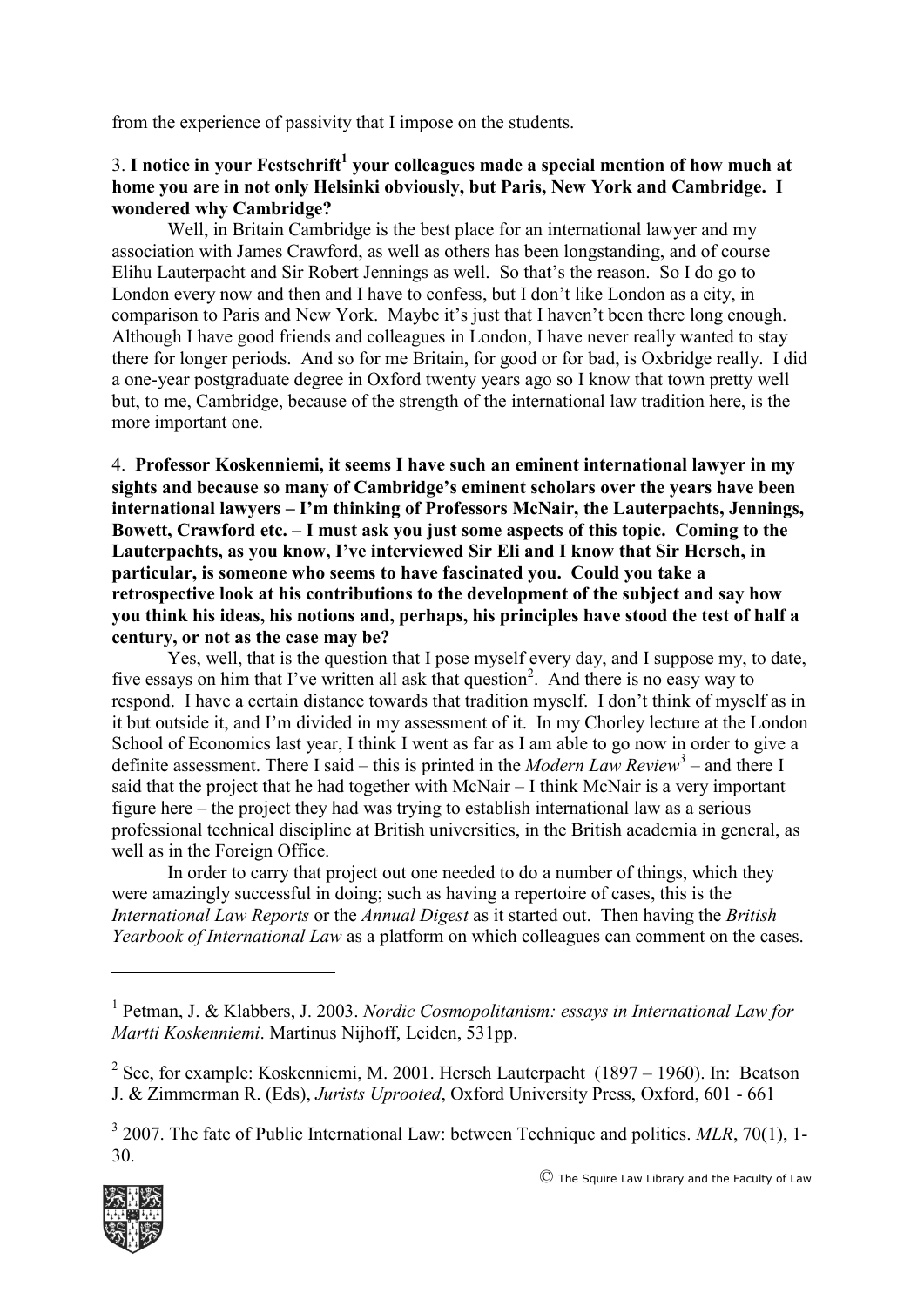And once you have those two things, then the third thing would be to have a manual with foreign ministries. Now this would be *Oppenheim's International Law* which Lauterpacht then took on and edited in a way that I'm sure Oppenheim wouldn't have always agreed. But this then became by far the most important manual for diplomats in foreign offices.

And so, through that feat and a number of other things really in which I have gone into detail in my various essays on him, they were able in the course of the late twenties and thirties to really establish international law. It started to look like any other business of law: tax law, contracts etc. So that was a great achievement.

On the other hand I think this technical approach to the discipline also undermines some of it. I don't think it suits the ethos of the discipline to become as technical and to be in those terms comparable to other parts of the law. So that when the discrepancy between the technical aspirations of lawyers and the international political world, which is fluid, contradictory, incoherent and not easily amenable to being articulated in terms of legal concepts and categories, when that discrepancy becomes obvious then it backfires on the technical project to begin with.

As you know I've written the history of international law from 1870 to 1960 in which I made the provocative argument that international law began in 1873 and ended around 1960. What I wanted to say there was this kind of an approach at around 1960, at around Hersch Lauterpacht's death, had carried its day, that it had done what could be done in that way and it had to be re-imagined; and I think that process of re-imaging is going on.

So to summarise, in the time when Hersch Lauterpacht worked and had influence he was to me by far the most important single person in the discipline and he has to be looked at from that perspective, but the thing which he did can no longer be done. We have to think of this in a different way.

#### 5. **Also on Sir Hersch. One of the aspects that I find so impressive about his career is the almost miraculous manner that he made the transition from an activist in Vienna in the twenties to the somewhat staid English milieu of the LSE in Cambridge in such a short space of time. Do you have any ideas on how he might have managed this?**

Well, I suppose Elihu has a rather more adequate picture of this. I think it was difficult and it was difficult for various reasons. The cultural environment was completely different. They had no money when they came here [1924]. Hersch's legal education was anything but a British legal education. McNair had great problems at the beginning to try to turn Hersch's head so that he could be a plausible lawyer in the British context, but he succeeded. And so at the outset I think the family, Rachael and Hersch, both felt that it was really an uphill battle, it was hard going.

But then in the space of relatively a few number of years they succeeded and he was able to establish himself. Now, mind you, he established himself at LSE where there were lots of lawyers from the German speaking environment and I don't think he could have done the same anywhere else in Britain. McNair was first appointed as Whewell Professor here in Cambridge [1935] but then taken on as Vice Chancellor at the University of Liverpool and when McNair left Cambridge [1937] he left in the certain knowledge that he would be followed by his good friend, Hersch Lauterpacht.

Now, it didn't transpire that easily and there was some opposition towards Hersch. I went to see the minutes of the small board that was set up and although the candidate who showed up - if I remember there were only three or four I think - it was obvious that Hersch was in a completely different category. It wasn't obvious to these people. So in the first meeting it was inconclusive and they had postpone for several months until they got to what, to any outsider, was an obvious result. So I deduce, but I don't have any more evidence, that



© The Squire Law Library and the Faculty of Law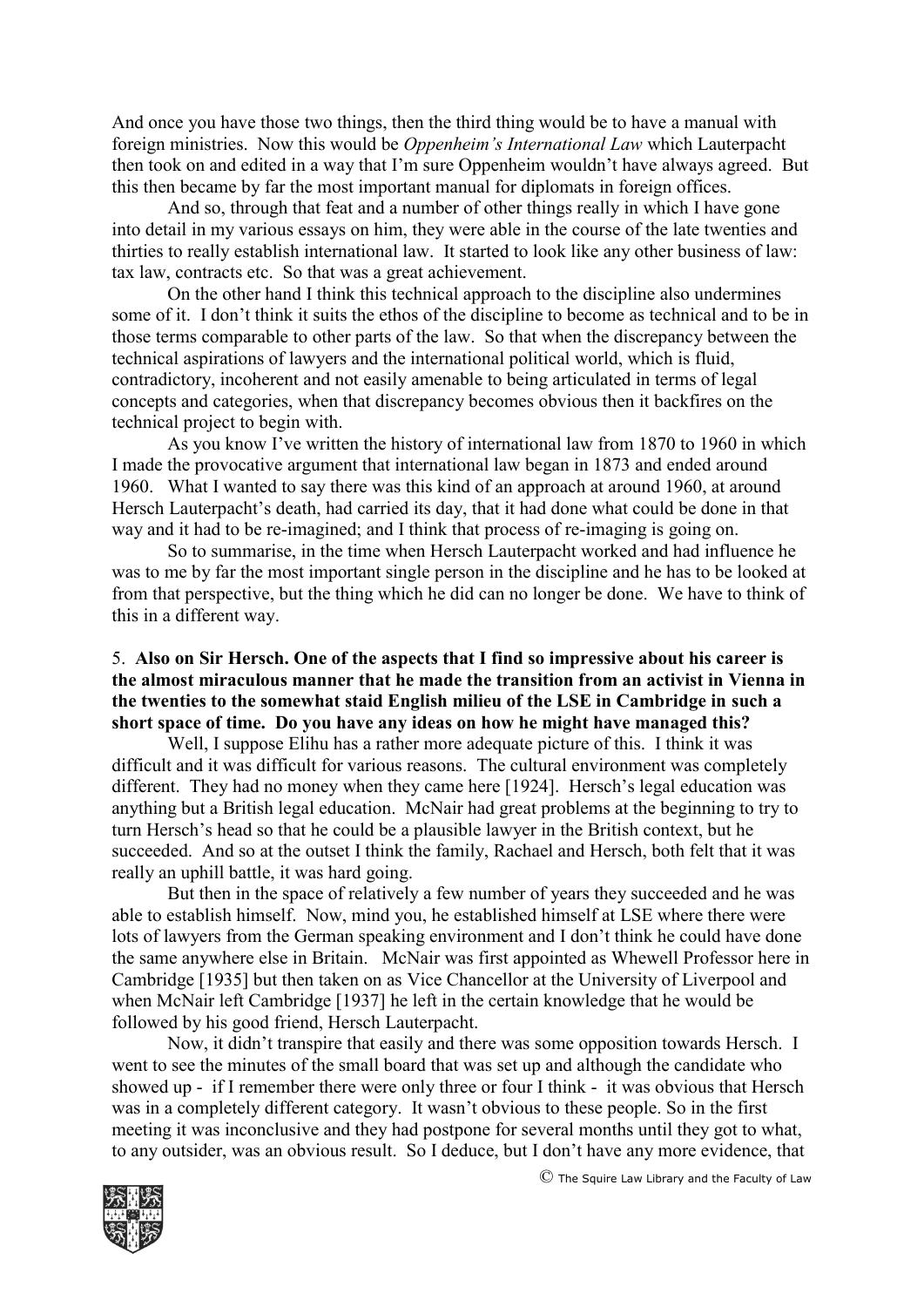there was some opposition that I believe was related to his background. Now maybe it's because it was a German background. Maybe there was anti-Semitism too, I don't know.

### 6. **On broader issues. International law has to grapple with very different problems, as you've intimated today, than those with which it was confronted when the UN was established and the modern era of international law was set up. Do you think, Professor Koskenniemi, that it can cope, or do you think it needs a radical overhaul and new values and norms established? I know you've written extensively on this, your book, for**  example, *From Apology to Utopia*<sup>4</sup>, and I very luckily had the chance to read your 2007 **article in the** *Modern Law Review***<sup>5</sup> . Is it possible to give your views in a nutshell?**

Yes. I think there are three things I would like to say in a nutshell in general terms. One is that I think diplomatic law, the law of the United Nations, the law through which public states interact with each other, will always have a marginal role in politics, for better or for worse. It will be there because diplomats, foreign offices, the public realm of states need to interact in these various ways, so one needs treaties etc. But I don't think that this will bring us perpetual peace or any of those big objectives that thinkers on international relations and international law have often wanted to relate to this practice. So my first thing is to say when I think we need this kind of a practice when our diplomats come together, international organisations, treaties, customary law, the International Court of Justice.

The second thing I want to say is that for a number of years now, or maybe one could say twenty years, the old law, public international law, has been undergoing what international lawyers now call the process of fragmentation. It has become more and more technical so that, for instance, in the United States in many law schools there are no longer courses on public international law. There are courses on international human rights law, international environmental law, international business transactions, law and globalisation etc. And all of these disciplines are by their nature much more technical, much more specialized. And their specialization also often carries a particular political bias, or a political ethos, so that if you see a group of trade lawyers you, by and large, know what parties they vote, and they will not be the same parties that if you see a group of environmental lawyers will vote. So I think this is quite natural but it's somewhat worrying and something should be done about it.

So for me it seems that it's both professionally negative as well as a small personal tragedy for lawyers to incarcerate themselves within these small worlds of, say, international investments law or international energy law and one does only that. And also one internalises the bias of the profession and becomes unable to have a broad view and a broad political view on ones own activities. This is the second thing I want to see. I call this managerialism and I find if one links point one and point two together, I find that the space left open by public international law is being occupied by managerialism.

And then I have the third point which is what I would want to do, what I would wish what kind of a contribution there would be. So my sense is that the international public realm has to be re-imagined as a democratic realm of decision making in the conditions of transparency, accountability and justice.

Now, I realize that these words are problematic and much work has to be done in

<sup>5</sup> See footnote 3.



<u>.</u>

<sup>4</sup> Koskenniemi, M. 2005. *From Apology to Utopia: the structure of international legal argument*, Cambridge University Press, Cambridge, 683 pp.